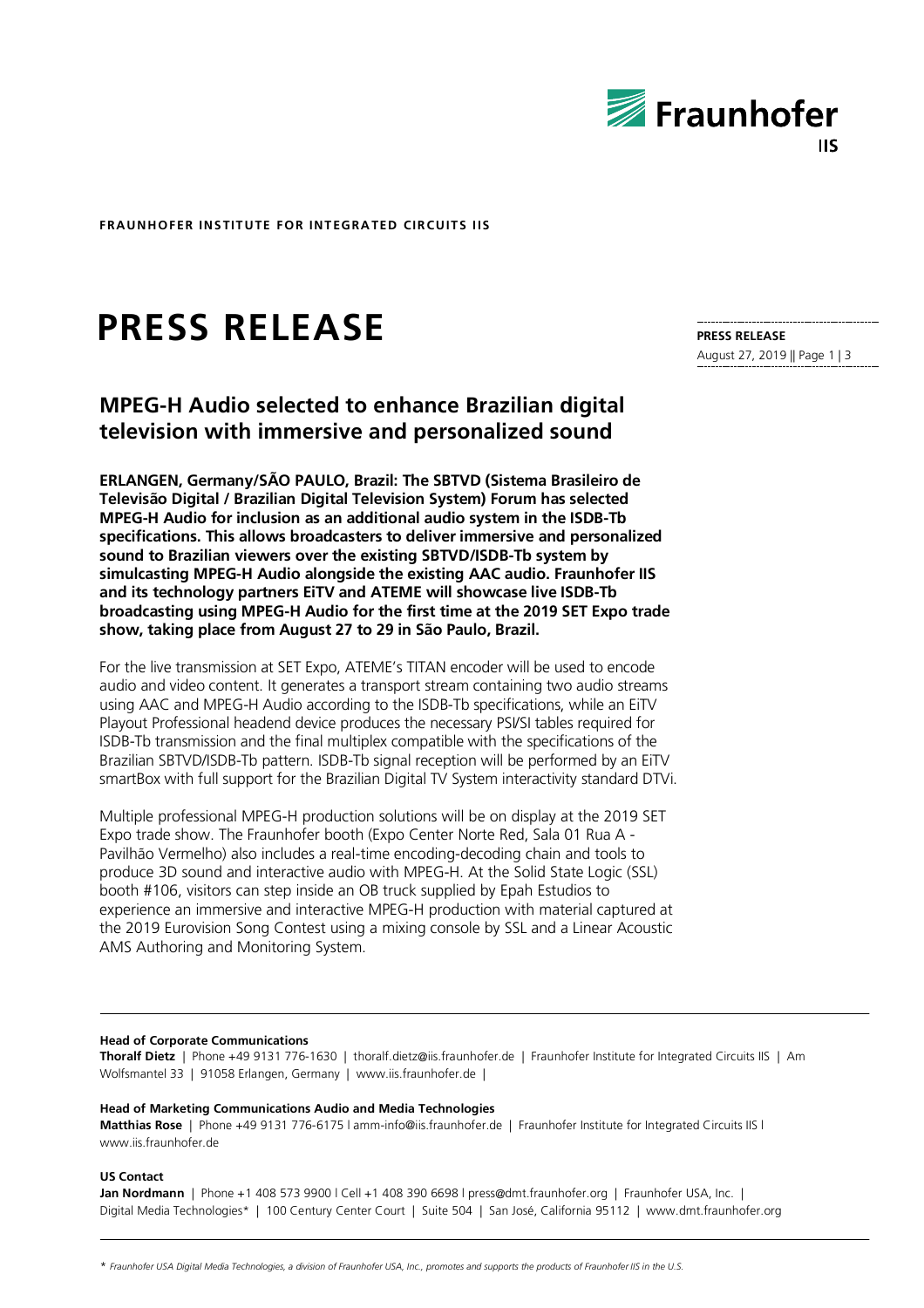

## **FRAUNHOFER INSTITUTE FOR INTEGRATED CIRCUITS IIS**

In addition, the Fraunhofer booth will be offering consumer demos such as the MPEG-H enabled Sennheiser AMBEO Soundbar as well as MPEG-H enabled TV sets from Samsung and LG that are already in use in South Korea.

"We are excited that MPEG-H Audio has been selected for the Brazilian Digital Television System. This major enhancement will bring the most advanced audio experiences into Brazilian viewers' homes. The maturity of the MPEG-H Audio system, its availability in professional broadcast equipment, and its advanced personalization features are key factors for fast adoption in the Brazilian market. We will continue to work closely with Brazilian broadcasters on enabling them to produce more and more MPEG-H content, as well as with local professional equipment manufacturers on updating their products with MPEG-H support," says Adrian Murtaza, Senior Manager, Technology and Standards at Fraunhofer IIS.

Fraunhofer IIS experts will also participate in talks and panels at SET Expo:

- Adrian Murtaza will give a talk on "Broadcast Experience with MPEG-H Immersive and Personalized Audio" during the panel "TV 2.5: DTVPLAY, HDR and Immersive Audio," taking place on Tuesday, August 27, 14:00–15:20.
- Yannik Grewe will give a presentation on "Broadcast experiences using the nextgeneration audio system MPEG-H 3D Audio" during the panel "Immersive Audio: From the Future to the Present," taking place on Thursday, August 29, 9:20–10:40.

Visit Fraunhofer IIS and its technology partners at SET Expo: Sala 01 Rua A - Pavilhão Vermelho; EiTV: Rua D, 109; ATEME: Rua E, 41; SSL: Rua E, 106.

### **About MPEG-H Audio**

MPEG-H Audio provides immersive sound and enables the viewer to personalize a program's audio mix, for instance by switching between different languages, adjusting the volume of a sports commentator, enhancing the dialogue, or choosing from various audio description options. Personalization features like the latter enable broadcasters or providers of video streaming services to offer more advanced accessibility services. In terms of content delivery and playback, MPEG-H Audio's universal delivery concept ensures the best sound regardless of the consumer device or listening environment.

#### About Fraunhofer IIS

The Audio and Media Technologies division of Fraunhofer IIS has been an authority in its field for more than 30 years, starting with the creation of mp3 and co-development of AAC and HE-AAC. Today, almost all consumer electronic devices, computers and mobile phones are equipped with Fraunhofer's media technologies. The technologies from the fourth generation of Fraunhofer audio codecs, along with the latest signal processing solutions, stand for impressive audio experiences and are tailored to their specific fields of application.

With the test plan for the Digital Cinema Initiative and the recognized software suite easyDCP, Fraunhofer IIS significantly pushed the digitization of cinema. The most recent technological achievements for moving pictures are light-field data processing tools and new low complexity codec standards for professional video production.

Fraunhofer IIS, based in Erlangen, Germany, is one of 72 institutes and research units of Fraunhofer-Gesellschaft, Europe's largest application-oriented research organization.

**PRESS RELEASE** August 27, 2019 || Page 2 | 3